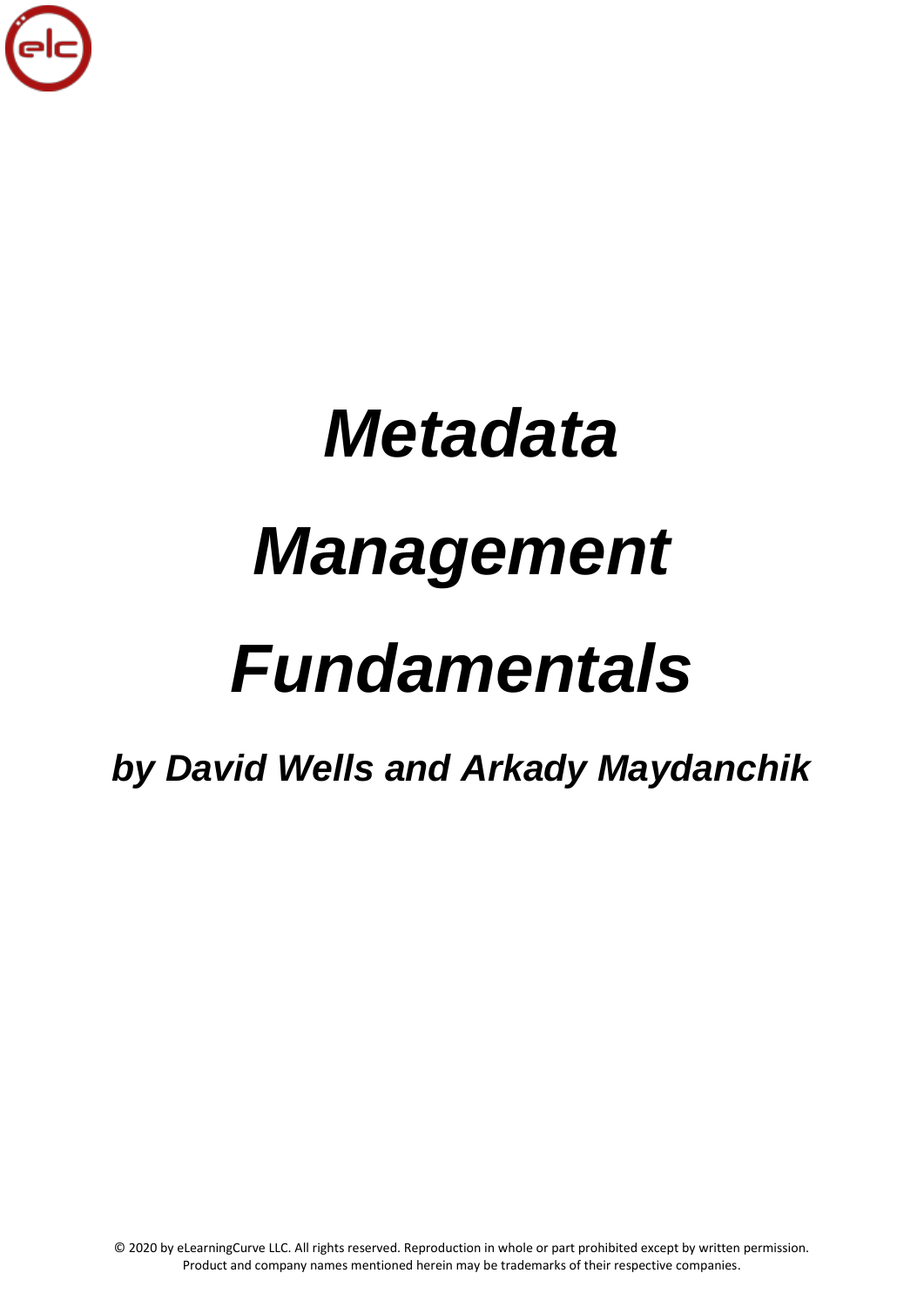

## *Module 0. About the Course (8 min)*

## *Module 1. Understanding Data (15 min)*

- *Views of Data*
- *Projects Flow*
- *Describing the Data Meaning*
- *Describing the Data Constraints*
- *Describing the Data Relationships*
- *Describing the Data*

#### *Module 2. Metadata Management (57 min)*

- *Metadata Defined*
- *Metadata Purposes*
	- o Classify
		- o Describe
		- o Guide
		- o Control
- *Metadata Dependencies*
- *Metadata Classification*
- *Metadata Kinds*
- *Metadata Management Processes*
- *Metadata and IT Projects*
- *Metadata and People*
- *Metadata Organizations*
- *Metadata Skills and Competencies*
- *Using Metadata*
- *Data Stewards Manage and Use Metadata*
- *Data Names and Definitions*
- *Data Structures and Data Models*
- *Data Profiles*
- *Data Quality*
- *Data Catalog*
- *Data Lineage*
- *Data Sensitivity*
- *Metadata Tools and Technologies*

#### *Module 3. Data Modeling (24 min)*

- *Data Modeling Defined*
- *Data Modeling Purpose*
- *Data Modeling and People*
- *Kinds of Data Models*
- *Data Modeling Processes*
- *The "Things" in Data Models*
- *Entity-Relationship Modeling*
	- o E-R Modeling Overview
	- o Modeling Entities
	- o Modeling Attributes
	- o Modeling Entities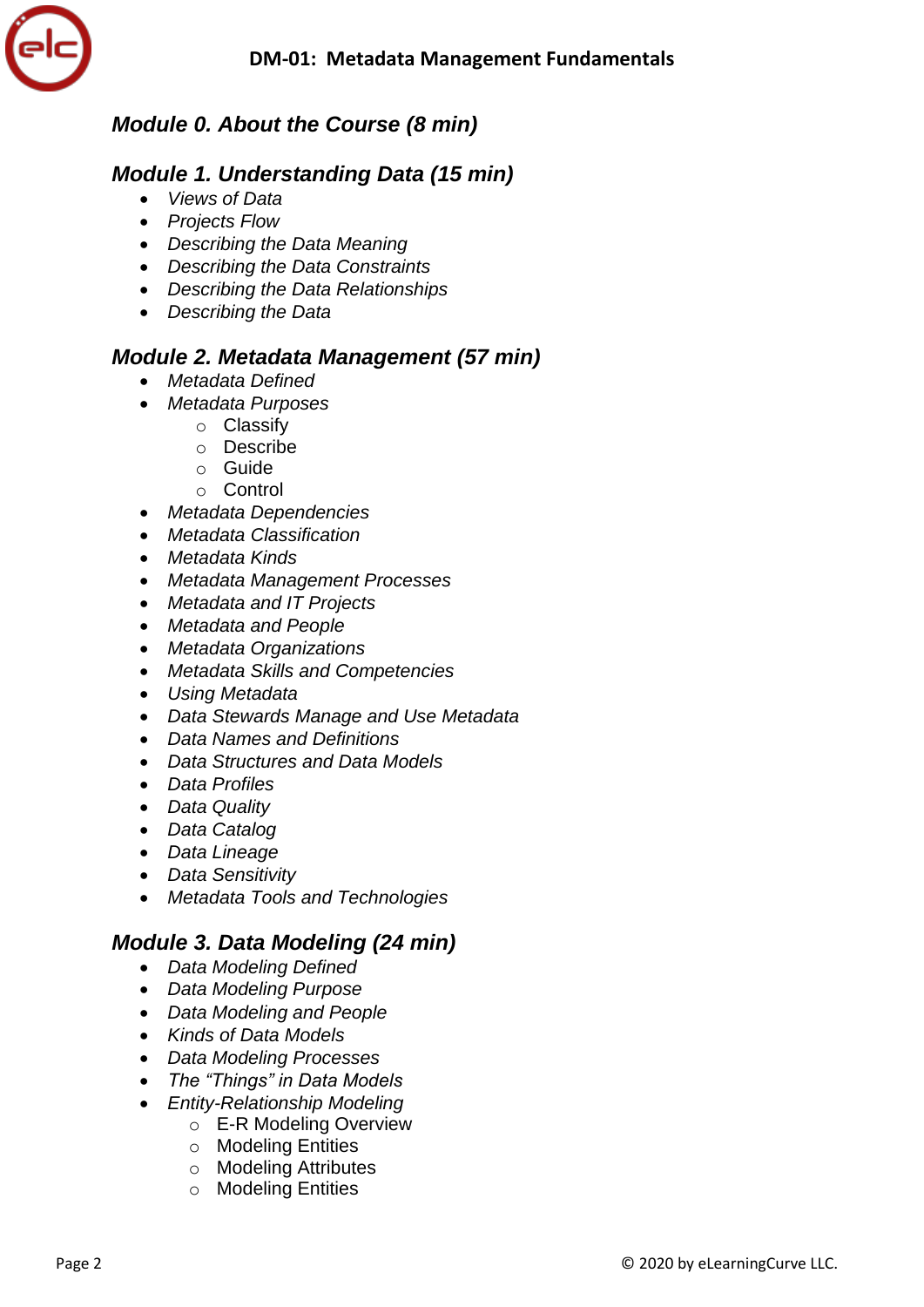

- o Modeling Relationships
- o Normalization
- o Verifying the Logical Model
- o Many-to-Many Relationships
- o Data Element Properties
- o Keys and Access Paths
- o Optimization
- *Supplemental Models and Additional E-R Concepts*
	- o Subject Area Models
	- o Adapting Subject Area Models
	- o State Transition Models
	- o Building State Transition Models
	- o Entity Subtypes
	- o Entity Abstraction
- *Dimensional Data Modeling*
	- o Meters and Measures
	- o Dimensions
	- o Dimension Hierarchies
	- o Dimensions and Meter Association
	- o Dimension Attributes
	- o Star Schema Modeling

### *Module 4. Data Profiling (47 min)*

- *What is Data Profiling?*
- *Myth and Reality of Data Profiling*
- *Profiling Techniques*
	- o Column Profiling
	- o Profiling Relational Data Models
	- o Profiling Time-Dependent Data
	- o Subject Profiling
	- o Profiling State Transition Models
	- o Attribute Dependency Profiling
	- o Dynamic Data Profiling
- *Profiling Challenges*
	- o What to Profile?
	- o How to Profile?
	- o How to Organize the Results?
	- o How to Analyze the Results?
- *Role of Profiling*
	- o Profiling and Data Quality Management
	- o Profiling and Master Data Management
	- o Profiling and Data Migration
	- o Profiling and Data Consolidation
	- o Profiling and Data Integration Interfaces
	- o Profiling and Data Warehousing
- *People and Technology*
	- o Tools and Technology
	- o Role of IT
	- o Role of Business
	- o Data Profiling Profession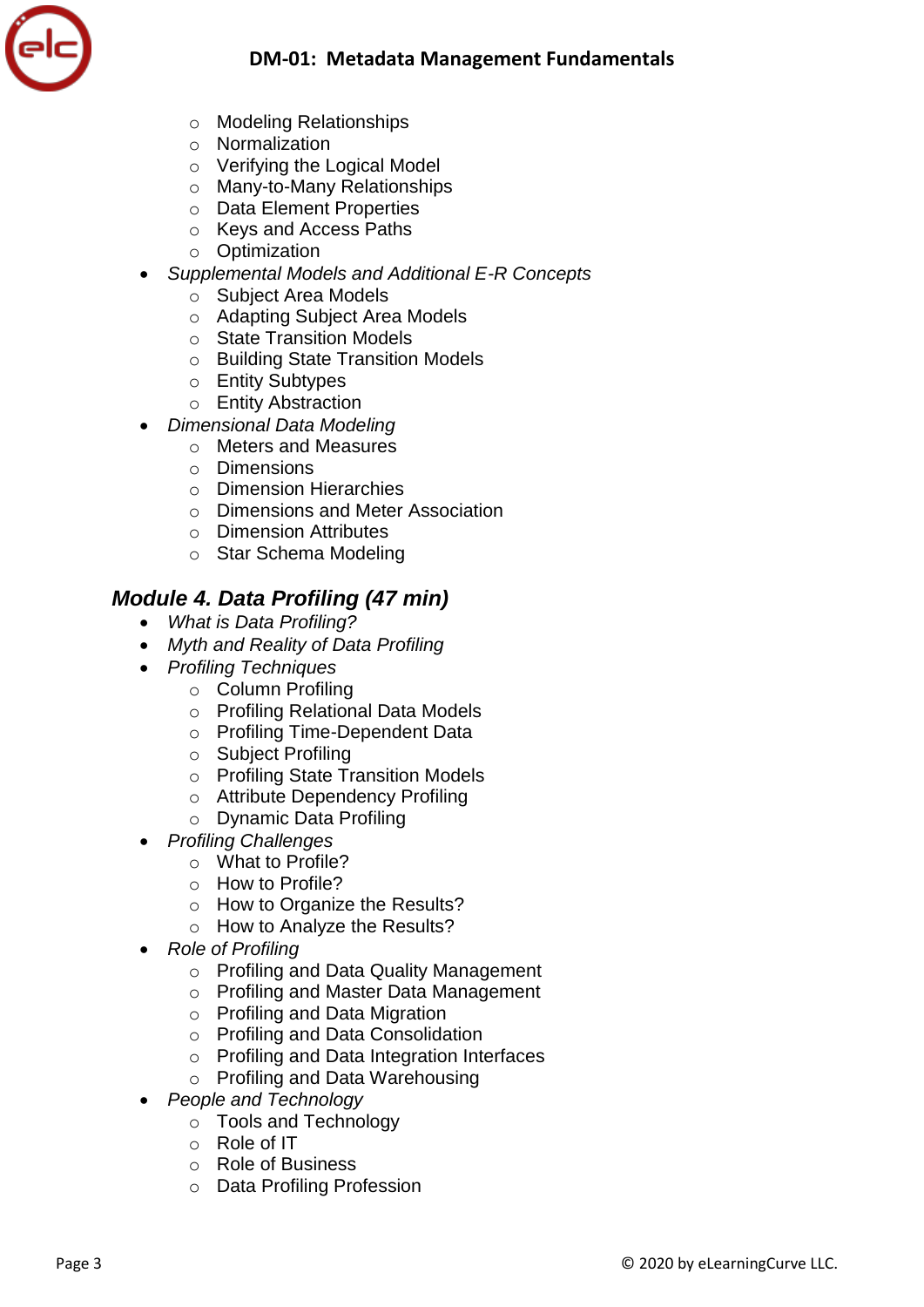## *Module 5. Data Curation and Cataloging (31 min)*

- *Data Curation*
	- o *What Does "Curated" Mean?*
	- o *Focus on Datasets*
	- o A Data Management Perspective
	- o A Goal-Oriented Perspective
	- o Practitioner Perspective
- *Why Data Curation?*
	- o Purpose in the Definitions
	- o Big Data Influence
- *Data Cataloging*
	- o Definitions
	- o Comparisons Part 1 & 2
- *Why Data Cataloging?*
	- $\circ$  Analysts Working Blind
	- o Improving Data Analysis
	- o Supporting the Analytics Lifecycle
- *Metadata and the Catalog*
	- o Scope of Metadata
	- o Reading the Metadata Model
	- o Data about Datasets
	- o Data about Processes
	- o Data for Searching
	- o Data about People
	- o Data about External Entities
	- o The Value of Metadata

#### *Module 6. Metadata Management for BI and Data Science (49 min)*

- *The Metadata Muddle*
	- o The Metadata Muddle
	- o The Metadata Muddle: Parts 1 & 2
	- o The Metadata Muddle
	- o Integrating Disparate Metadata
- *Data Science and Metadata*
	- o Metadata and Data Science Processes
	- o Metadata Collection
	- o Active Metadata
- *Data Provenance and Data Lineage*
	- o What is Data Provenance and Why Does it Matter?
	- o What is Data Lineage and Why Does it Matter?
	- o Provenance and Lineage Metadata in Data Engineering Part 1 & 2
	- o Collecting and Managing Provenance and Lineage Metadata
	- o Presenting Provenance and Lineage Metadata
	- o Consuming Provenance and Lineage Metadata
- *Ontology and Taxonomy*
	- o Ontology Defined
	- o Taxonomy Defined
	- o Similarities and Differences
	- o Ontology and Taxonomy in Data Management